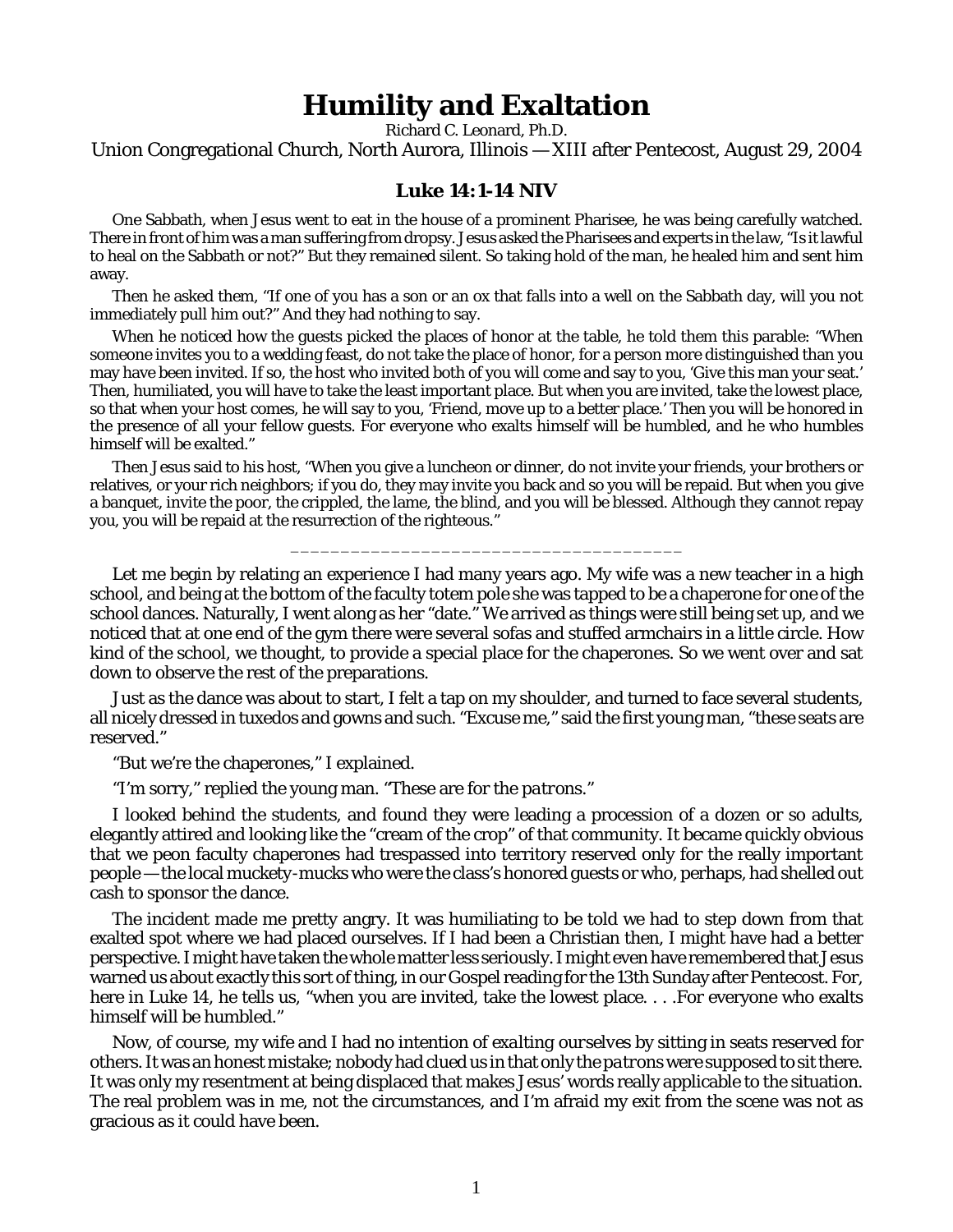That was "a long time ago, in a galaxy far away," but my defensive attitude of resentment at slights, real or imagined, continued to plague me till after I became a Christian and the Lord gave me the resources to begin dealing with it. And I still deal with it to some extent. I guess we all do.

This is really a question of our self-image, or how we look at ourselves. Paul, in Romans 12:3, wrote, "For by the grace given me I say to every one of you: Do not think of yourself more highly than you ought, but rather think of yourself with sober judgment, in accordance with the measure of faith God has given you." He was talking about how we each understand our spiritual gifts in the life of the body of Christ, but I think we can take his words in a more general sense. As Christians we learn to look at ourselves realistically , "with sober judgment," as Paul says , and this might keep us from having those feelings I had at that high school dance.

It's not that we demean ourselves, or put ourselves down. Instead, we simply understand that we're not the big deal we thought we were. The world doesn't revolve around us, after all. As Christians we're called to a high purpose in life: to glorify God and enjoy his presence and serve him. And when God's glory is our central concern, the little slights that come our way don't have the same power to humiliate. Our high purpose doesn't make *us* any higher than anyone else, for it's only Jesus that we are to lift up, that others might be drawn to him.

But let me back up now and take another look at our reading from the Gospel of Luke: "When [Jesus] noticed how the guests picked the places of honor at the table, he told them this parable: 'When someone invites you to a wedding feast, do not take the place of honor, for a person more distinguished than you may have been invited.'

There's really a lot here, and we'll get to it, but first let's ask: Why would anyone thrust himself into a "place of honor" that might not rightfully be his? What's going on in this grab for attention, or power, or exaltation over other people? We see it all around us, in politics, in sports and entertainment, in our workplace, in the home, and even  $-$  Lord help us  $-$  in the church. There are always those who seem to covet the highest place, in order to enjoy the recognition and esteem of other people. If we're honest we'll have to admit that it's not always somebody else who does this. It might be you or I. Well, I don't know about "you," but I sure know about "I."

What's going on here? As I said before, it's a question of what we really think of ourselves. But it works in a perverse sort of way. If we are really *happy* with ourselves, I doubt that we're going to make a mad dash for the place of honor. We don't need that external stamp of approval we think will be conferred by being seated in the patron's corner. We'll be content to take a lower place, even the lowest, knowing that our place in Jesus Christ is the only place that matters. We don't have to promote ourselves, because real promotion comes only from the Lord. Self-promotion always backfires.

So when we see another person climbing over us to "get to the top," or making themselves into a "big shot," or scrambling for the place of honor and attention in our group, our family, our office or some other environment, then we need to take a look at ourselves and we'll understand what's happening. That person we think has such a high opinion of himself is really filled with self-doubt and feelings of unworthiness. Those motives may be well covered up, and hidden even from that person; few people do have a really good understanding of themselves, after all. But the underlying cause of their behavior, reaching for the top of the heap, is that they're unsure of their own worth and are looking for something that will reinforce that good feeling they would *like to have* about themselves. When you see someone acting like a real jerk, it's not because he thinks he's better than you. It's because he really *doesn't like himself*.

Understanding this could make us a lot more tolerant of people, even people who try to walk all over us. When you're tempted to "cut them down to size," remember that they're *hurting*. The hurt that causes their behavior may be greater than your hurt as a result of their behavior.

That's true in many situations of life. I once conducted a funeral for the wife of the man who owned the town's local hardware store. A few days later I walked into the store and the owner launched into a tirade against me for something I had said about his wife during the service — actually, it was because I had mentioned that she had prayed before her death to commit her life to Christ. Her husband took this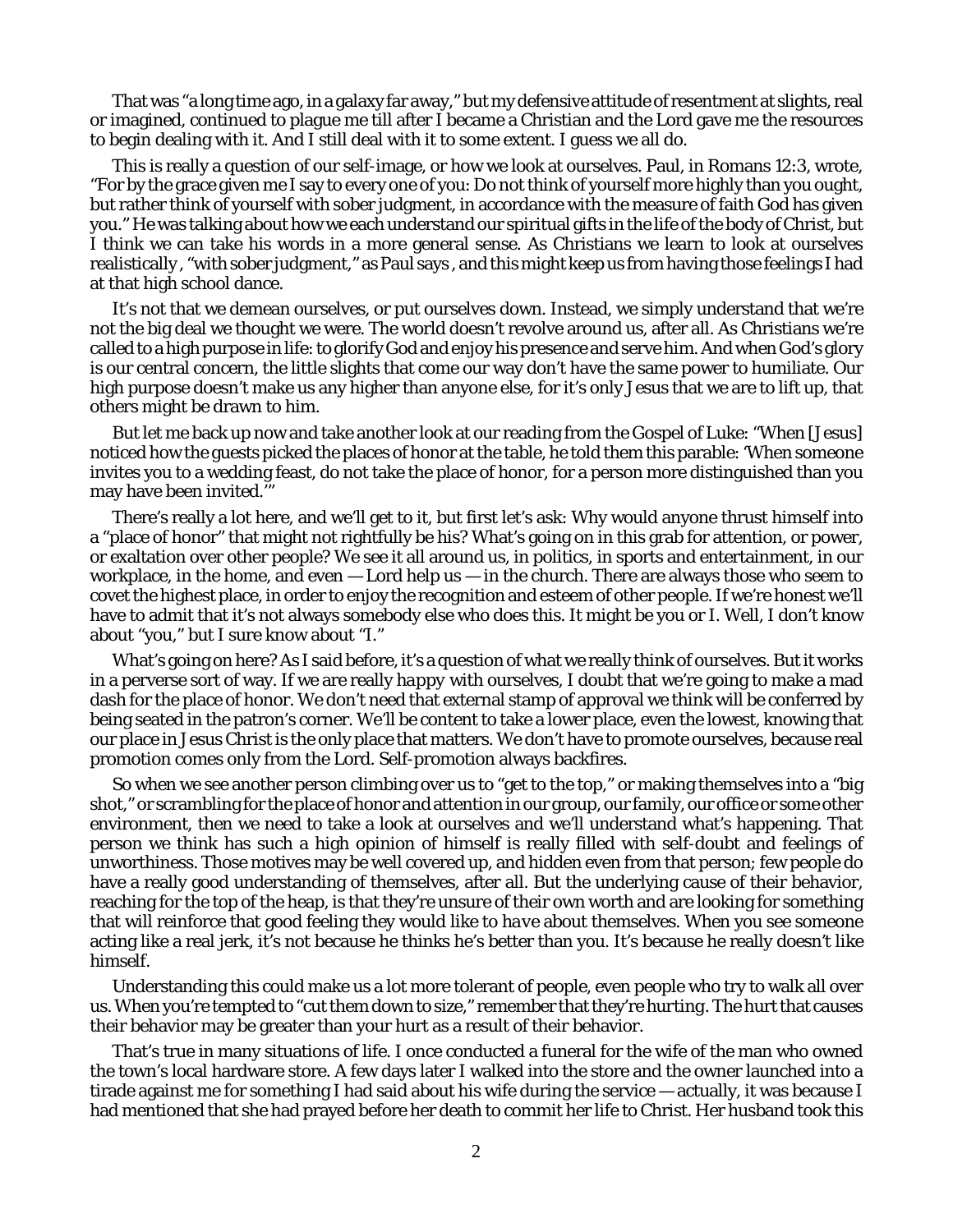as a reflection on her character, that she had not been "a good woman" till that time. I didn't know what to make of this, but then it came to me how much this man was hurting. He had seen his wife through a long, wasting illness, and he was tired and depleted and lonely. I know he was lonely, because a few months later he married a widow in the community, the mother of another of my church members. I wish I had summoned the courage to go back to him and try to help him find the peace of Christ. But maybe I would have been the wrong person to try that. And anyway, I didn't want to risk another attack. I was hurting, too.

Letting our hurts control us is a formula for failure. If we look for the "place of honor," for recognition and approval from other people, to bolster our self-doubt and lack of worth and cover our hurts, we're riding for a fall. Jesus warned us not to try it, but instead to "take the lowest place" at the banquet. Then, he said, "when your host comes, he will say to you, 'Friend, move up to a better place.' Then you will be honored in the presence of all your fellow guests. For everyone who exalts himself will be humbled, and he who humbles himself will be exalted."

I said there was a lot here, and we would get to it, and this is as good a place as any to get to it. You see, this principle of humbling ourselves, that God might exalt us, isn't just a general principle of life. No, it's a principle of life in the *kingdom of God* — that "heavenly city" we were thinking of last week. Jesus' teaching is always about the kingdom of God, the inbreaking of God's sovereignty over the affairs of men.

Have you noticed how often in the Gospels Jesus compares the kingdom of God to a meal, in fact, a *banquet?* Think of Luke 13:29-30, for example: "People will come from east and west and north and south, and will take their places at the feast in the kingdom of God. Indeed there are those who are last who will be first, and first who will be last." It's no accident that Jesus used a meal, the last supper with his disciples, to symbolize the renewing of God's covenant with his people. Giving the cup, he said, "Drink from it, all of you. This is my blood of the covenant, which is poured out for many for the forgiveness of sins. I tell you, I will not drink of this fruit of the vine from now on until that day when I drink it anew with you in my Father's kingdom."

Next Sunday we will sit again at the Lord's table, and eat and drink with him in the feast of the kingdom of God. Our life in Christ is a banquet, and our host is the Lord of hosts, and if we come in humility to take the lowest place, the place of service, he will come and say to us, "Friend, come up higher."

We take the "lowest place" at the banquet, the place of service and not the place of honor, because we already know our place. Our place is secure in Jesus, "our only Mediator and Advocate." We don't have anything to prove about ourselves, because he pleads for us. We are to have the mind of Christ, says Paul:

```
Your attitude should be the same as that of Christ Jesus: 
 Who, being in very nature God, 
  did not consider equality with God something to be grasped, 
but made himself nothing, 
  taking the very nature of a servant, 
  being made in human likeness. 
And being found in appearance as a man, 
  he humbled himself 
  and became obedient to death —
    even death on a cross! 
 Therefore God exalted him to the highest place 
  and gave him the name that is above every name, 
 that at the name of Jesus every knee should bow, 
  in heaven and on earth and under the earth, 
and every tongue confess that Jesus Christ is Lord, 
  to the glory of God the Father (Philippians 2:5-11).
```
Indeed, when we "take the lowest place" we're only doing what Jesus did: not claiming to be equal to God and striving for glory and honor, but depending on God to bring us to that place of esteem where we